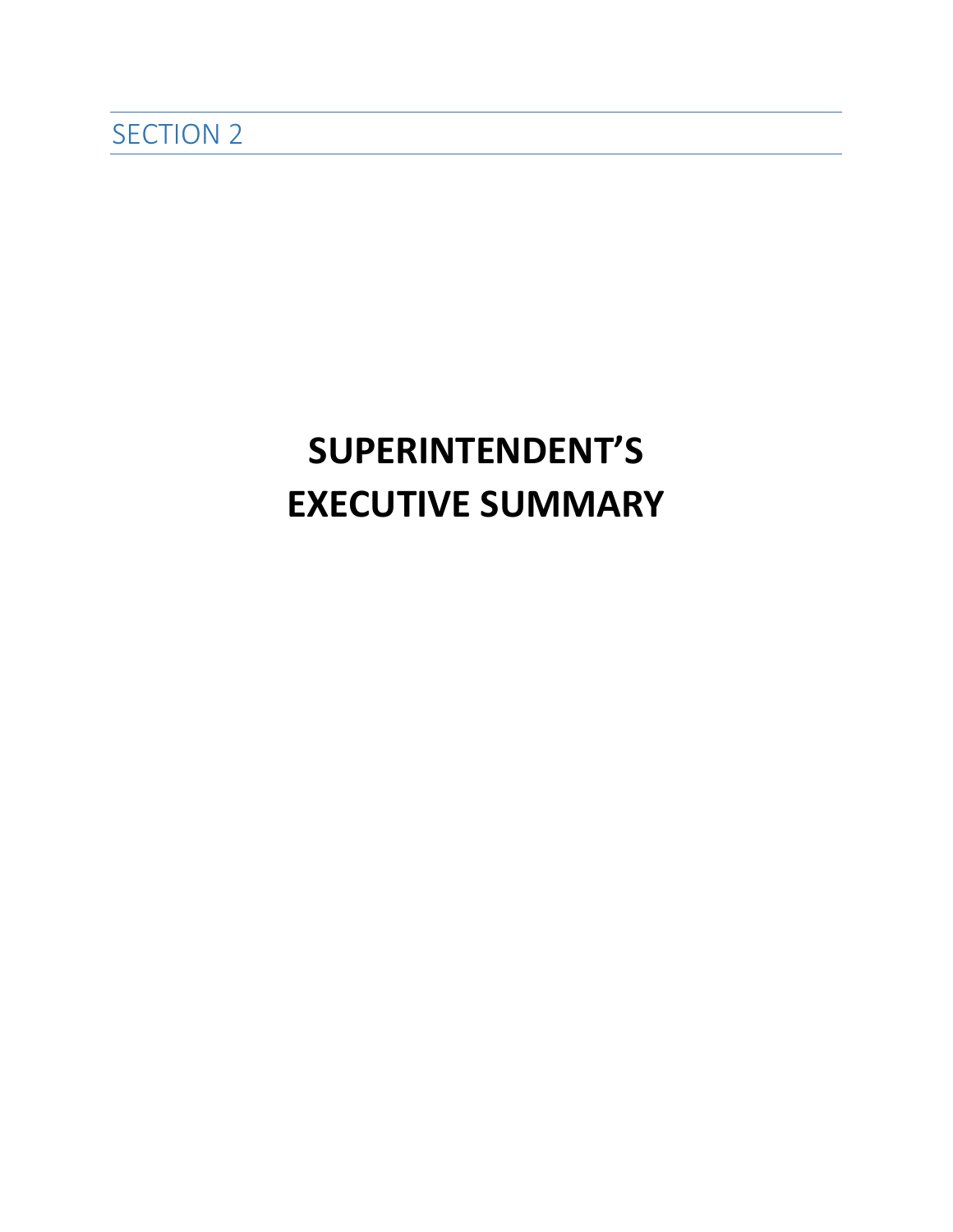## **EXECUTIVE SUMMARY 2022-2023**

The Trumbull Public Schools is proud to provide our community with our itemized list of expenses for the 2022-2023 school year. The community demands that we provide a high-quality education to all students while recognizing that much of the costs for this education is paid for with local property taxes. This collective document and associated presentations outline the real needs of the Trumbull Public Schools. As we emerge from the COVID-19 pandemic, we are challenged to meet the needs of all students from an academic, emotional, and social perspective. We believe our request appropriately meets those needs while respecting Trumbull's ability to cover the costs.

We have confirmed through the pandemic that teaching our youth is best when done in-person. The social interactions with peers and adult models help us teach to the whole child and allows for necessary interactions that can be missed through on-line learning. It is no surprise then that the most significant portion of our overall request comes from our staffing needs.

## **The FY23 Superintendent's proposed operating budget is \$117,297,398, a difference of \$5,000,740 from the adopted FY22 budget, representing a 4.45% increase over the current year.**

The largest proportion of the budget is dedicated to **staff salaries (66.3%)**, **staff benefits (17.0%)**, and **purchased services (9.9%),** which collectively account for **93.2%** of the entire budget.

This budget cycle includes additional dollars from the Federal Government in the form of grants. These grants are intended to help school districts remain fully open and provide needed supports to our students who were all impacted by the State required school closures. These grant dollars are being employed in Trumbull to reduce/eliminate academic gaps and provide additional support towards overall well-being. While these Federal grants have provided some of our needed funding, they are scheduled to greatly reduce at the end of the 2022-2023 and conclude by the end of the 2023-2024 school year. Therefore, it is imperative that our spending plan includes expenses that we anticipate will remain after the grant funding ends. Our budget presentation will include our plan to taper down from these sunsetting Federal grants to avoid a significant funding cliff in the 2023-2024 school year.

A portion of this year's increase comes from the need to add resources due to Federally mandated Individual Education Plans (IEPs). Whether it's due to the pandemic or not, we have seen a significant increase in the mental health needs of our students. Hospitalized students are at an all-time high for our District and our school psychologists and school social workers have seen significant increases in concerns regarding student wellness. Additionally, given the number of students in our Pre-K program that need significant support services, the District will need to add a seventh Specialized Resource Program (SRP) classroom at a cost of nearly \$300,000. It should also be noted that a significant proportion of our new students (move-ins) have identified special education needs resulting in required service hours and/or paraeducator support. Finally,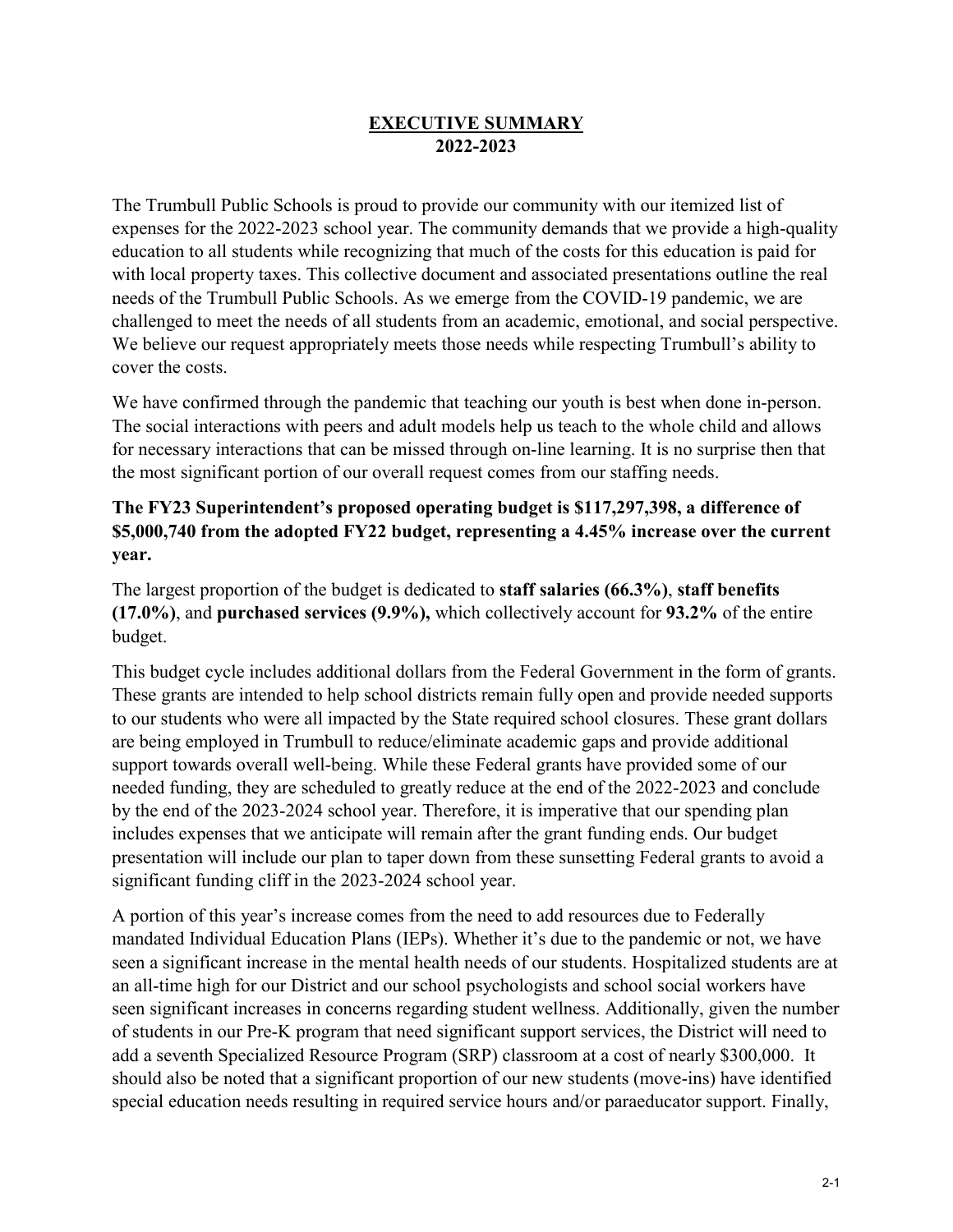some of the recommended positions in Special Education are requests to restore previously funded positions that were reduced in earlier budgets.

As part of the budget development process, we identified space issues. Specifically, Booth Hill Elementary School does not have a dedicated music or art space and Middlebrook lacks the space for a third SRP classroom. It was also necessary to reduce expenses where possible given the other demands of this budget request. With these constraints, this budget request is built on Kindergarten class sizes that are maximized at 22 students. By moving to a Kindergarten guideline of 22 students, this budget request predicts an overall reduction of 3.0 Elementary teachers and captures needed space at both Booth Hill and Middlebrook. In contrast, we would predict an increase of 1.0 Elementary teachers if the Kindergarten guideline remains at 20. This would require an additional \$320,000 be added to our request. This budget fully endorses the restoration of our Kindergarten para support back to 19.5 hours. On page 5-4, we capture the expected number of elementary students at each school. The Kindergarten predictions come from work done by the New England School Development Council (NESDEC). Page 5-4 shows that many of our Kindergarten sections would not achieve 22. Furthermore, our Capital Plan requests \$250,000 to fund a master plan that evaluates each school, enrollment projections and to identify possible pathways to keeping our schools viable in the coming decades while finding efficiencies in our operations so that Trumbull students and families can continue to enjoy high-quality schools for years to come.

## **Budget Priorities**

## **Personnel**

The 2022-2023 budget emphasizes the need to support all students in meeting and exceeding academic expectations and ensuring student safety in all buildings.

## **1.0 Associate to the Dean at Trumbull High School - \$80,000**

This position was eliminated in the 2020-2021 budget. The position was originally established in the 2007-2008 school year to support the work of the Dean of Students. The work of the Associate to the Dean of Students involves proactively working with students, families, and staff to address and remediate minor level student offenses, such as cutting class, tardy to period 1 and other class periods, and mediation between students for issue resolution which do not require in or out-of-school suspensions or expulsion. The Associate Dean of Students coordinated and oversaw in-school suspension when assigned to students. In addition, the position provided additional general supervision in the building, especially during lunch waves. This position also worked across houses to advocate and support the needs of students through the Early Intervention Team (EIT) process and students attending IIP. The absence of the position does not allow the school to be as proactive with student issues impacting school climate.

While some of this work has been partially given (2 periods) to a teacher this year to assist during the first few periods of the day, this does not provide enough offset for the Dean of Students to address and respond to the new challenges we are experiencing with the pandemic. Students issues are both more acute and frequent as we have transitioned back to full time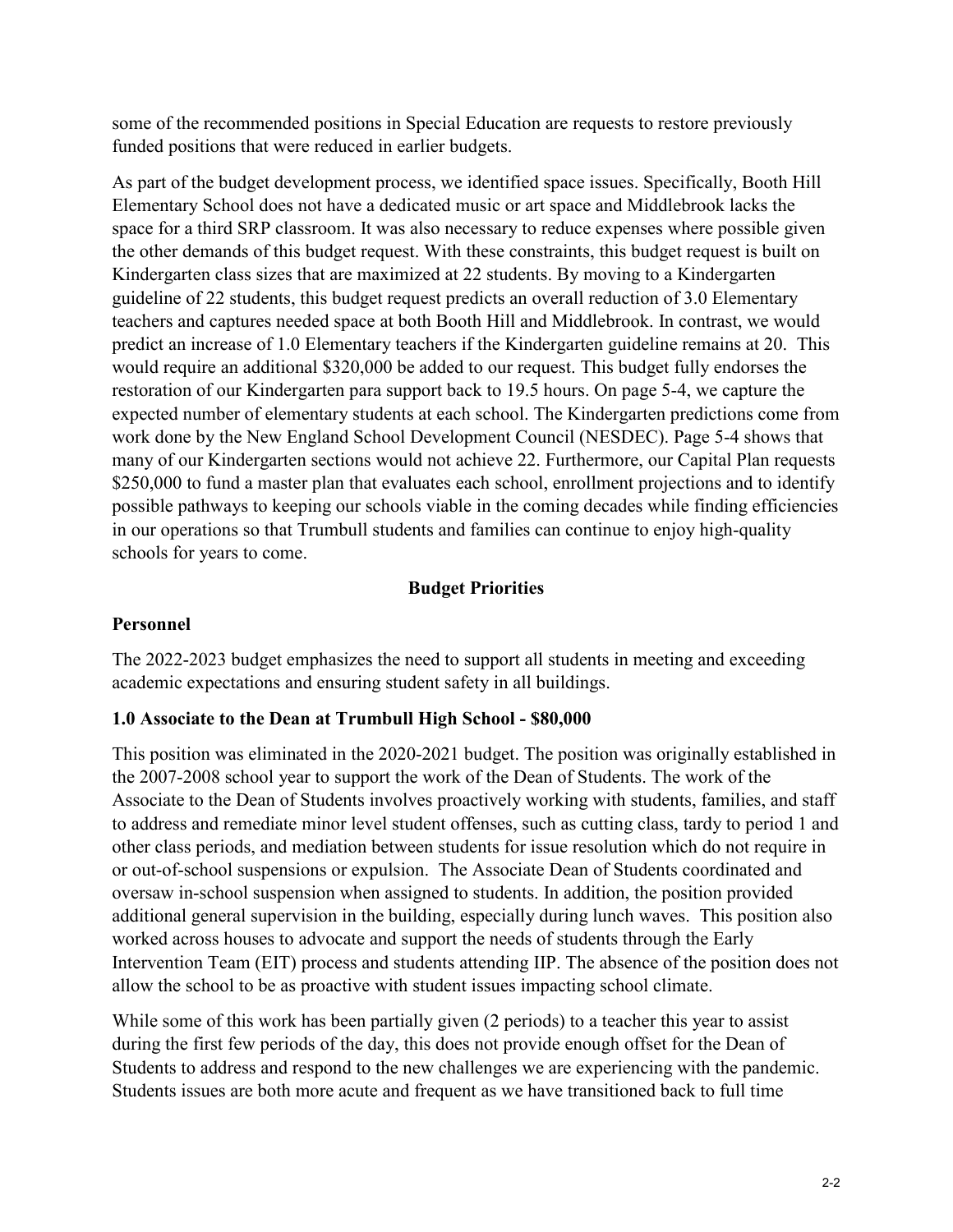learning. Also, the Dean of Students job description was updated starting with the 2020-2021 school year to incorporate aspects of safe school climate, school security and safety, and expanding the responsibility of the office to include other aspects of student life, including clubs and activities for students.

## **1.0 Elementary Assistant Principal - \$166,888**

The primary role of the principal is to improve Tier 1 instruction resulting in an increase in student performance. The growing enrollments, increase in special education demands, and increase number of staff to both supervise, and evaluate have resulted in the need for additional administrative support so the principal can maximize the impact on teaching and learning. This position will be split between Frenchtown (.6) and Middlebrook (.4).

## **1.0 Supervisor of High School Special Education - \$43,000**

The recommendation is to eliminate the Special Education Department Chair position at Trumbull High School and to restore to an administrative position at the high school. This is necessary to address the complex service configurations, transition, and scheduling needs of 220+ students at the high school level. We are requesting that this position be the equivalent to the Dean level, which is several steps below the Coordinator position it had been at a few years ago. We would remove the duties associated with the oversight of post high school programming, which had been assumed by the previous coordinator at the high school, as these would continue to be assumed directly by the District's Special Education Coordinator. We request this position due to the extensive summer work required to attend to special education students' individualized scheduling needs, as when students are not scheduled properly, it jeopardizes staff's ability to deliver truly specialized instruction (i.e., overcrowded resource rooms, groups of learners at levels that are too far apart, etc.) Additional oversight of best practices, legal mandates, etc. requires a person who is at the administrative level to further collaborate with building administrators on a regular basis, and be viewed as a true member of the administrative team by parents and staff. This position would require an 092 certification. The \$43,000 cost is the difference between the recommended position and the eliminated position.

## **1.0 Department Chair of Elementary Special Education**

The recommendation to restore the elementary special education administration position is necessary to address the needs of the elementary schools. The number of IEPs and the needs coming out of the schools requires a person who is focused directly on the practices and needs of the elementary learner, and who can lead elementary teams in being responsive to these situations. This position would help to be proactive in communicating with families to decrease the need for advocates or attorneys, improving best practices for evaluations and instruction, writing goals and objectives, progress monitoring, etc. Moreover, with the mandate of transitioning to CT SEDS, there will be an increased need for support with the IEPs. Currently, there is no person directly overseeing all 6 elementary schools other than the Director of PPS.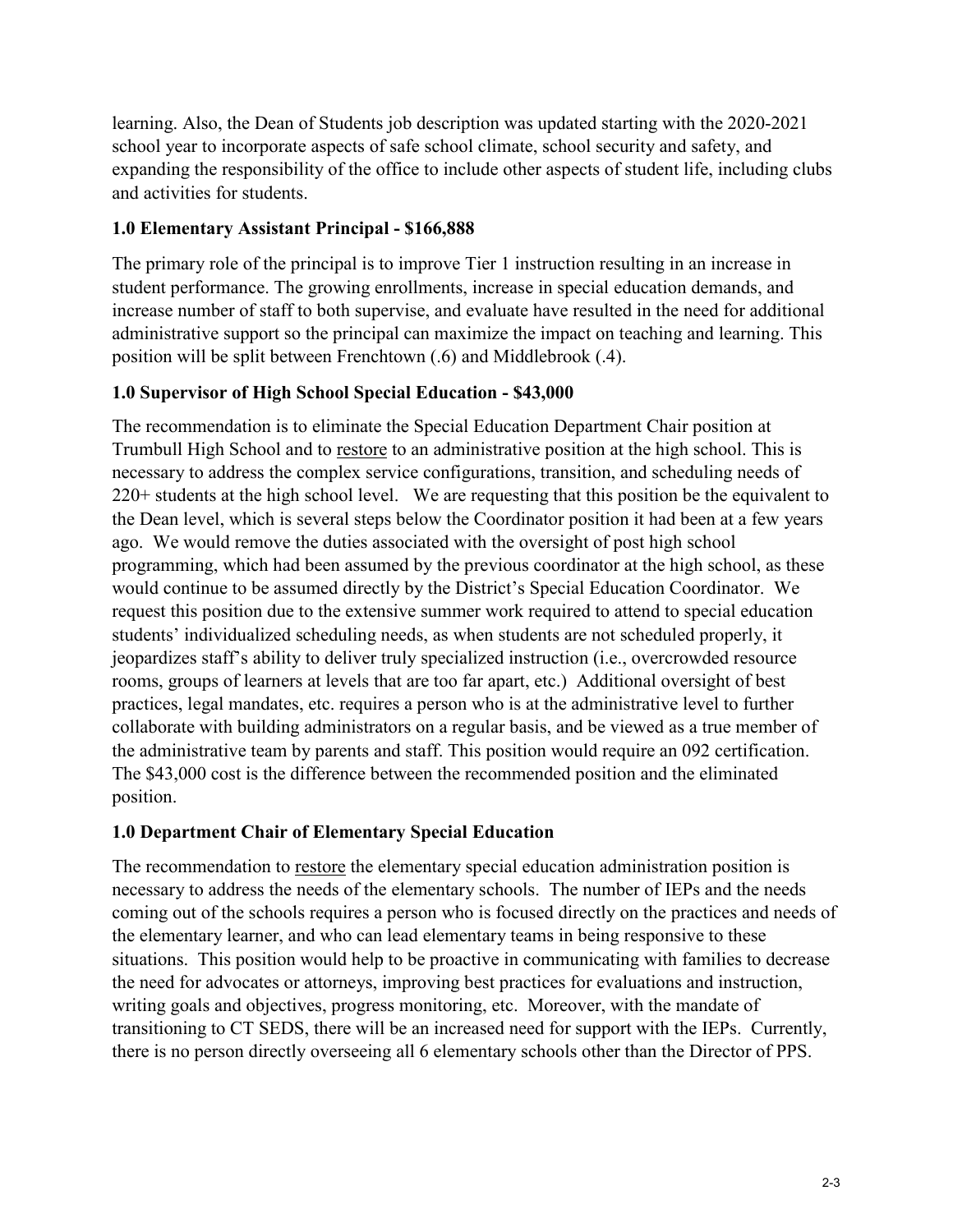## **1.0 Supervisor of Mental Health** – **Grant Funded**

While the District has had a department chair for psychologists and social workers in the past, this new position of a Mental Health Supervisor at the administrative level would lead the team in designing programming to address the significant increase and impact of students' mental health issues District-wide. At enormous expense to the District (approximately \$1.8 million), we currently have 18 students who are outplaced due to our lack of programming in-district to meet these students' specialized needs. It should also be noted that we currently have 14 students placed by their psychiatrists in hospital settings, and at least four of these students are expected to need out-of-district settings upon their hospital discharge due to the severity of their emotional disabilities and our lack of appropriate programming for them. As reported regularly on the national news about the state of students' mental health, we too in Trumbull, are experiencing a serious and unprecedented mental health crisis.

With the addition of a PPS administrator who has both the knowledge and experience in developing programming to meet these students' needs, we would be able to offer specialized programming to specifically address the needs of students returning from a hospitalization and, potentially, be able to bring back a number of outplaced students. Additionally, the individual could further train and supervise our mental health staff in addressing the needs of these students. This position would require a person who not only has the proper mental health credentials, but also an 092 certification.

## **2.5 Math Specialists (0.5 at BH; [0.5 at FT;](mailto:.5%20at%20FT) 1.5 at Middlebrook) - \$205,700**

Due to the budget mitigation process in 2020-2021, the Math Specialist positions were reduced from 1.0 at each elementary school to 0.5 positions in most schools. The recommended 2.5 Math Specialist positions are 0.5 positions at 2 of our elementary schools to rebuild those positions to a full 1.0. Additionally, there is a request for 1.5 positions at one of our schools that has higher intervention needs. The K-5 Mathematics Specialist works with students at all grade levels who require strategic and sometimes intensive intervention, with the goal of closing achievement gaps in mathematics via student-centered systems and approaches. Additionally, they support teachers in teaching of mathematics, often through collaboration with classroom teachers focused on alignment between classroom instruction and student interventions. Given the data in mathematics performance post-COVID, these positions are both needed and necessary to truly meet the intervention needs at each of our elementary schools. They are currently being grant funded.

## **1.0 Literacy Consultant at Frenchtown - \$118,000**

Due to the budget mitigation process in 2020-2021, K-5 Literacy Consultants were reduced from 12.6 to 8.0. While one has since been added back, there is still a much greater need for support across our six schools. The K-5 Literacy Consultant works with students at all grade levels who require strategic and sometimes intensive intervention, with the goal of closing achievement gaps in literacy via student-centered systems and approaches. Additionally, they support teachers in teaching of literacy, often through collaboration with classroom teachers focused on alignment between classroom instruction and student interventions. The proposed request for a 1.0 Literacy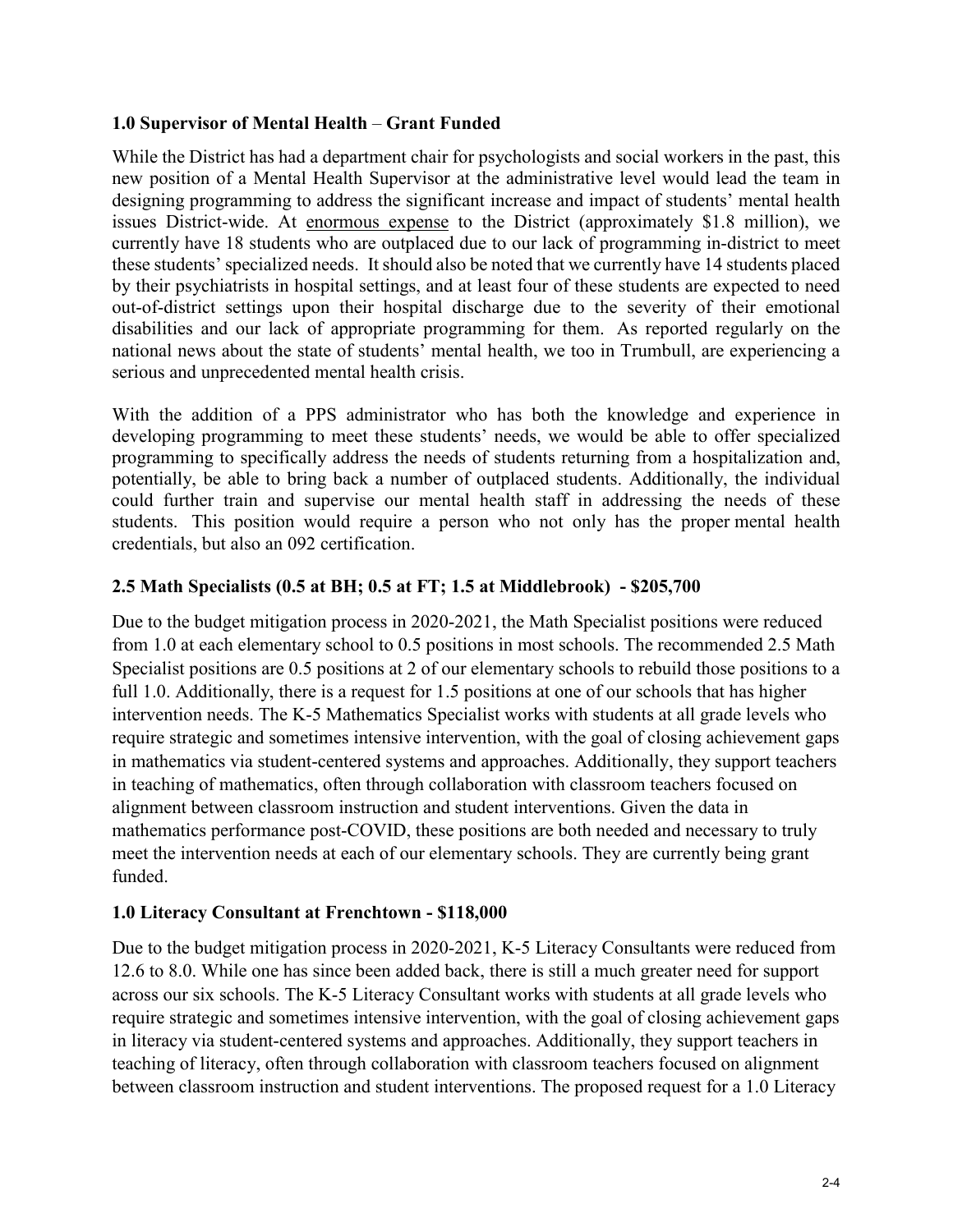Consultant continues to restore the levels of support needed at one of our largest elementary schools with their literacy intervention. It is currently being grant funded.

## **0.5 Pre-School Teacher at TECEC - \$40,000**

TECEC expects increased enrollment due to child find and birth to three obligations.

## **0.5 English Language Teacher – District - \$38,500**

Over the last five years, Trumbull Public Schools has grown from 142 ELL students to 303 students, but has not added any additional teaching staff. In 2018, our English Language Learner (ELL) Program Leader was removed and an ELL Department Chair added, but as the position does not serve a full teaching load, Trumbull must begin to add staff to meet the needs of this rapidly growing population in Trumbull. The 0.5 request is to pay for half of a position currently being paid for from our ESSER 2 funds. It supports the addition of a staff member whose primary focus is English Learners on the secondary level. We hope that by 2023-2024, the position will be fully within our Board budget.

## **Restore Kindergarten Para hours from 10.0 to 19.5 per week - \$177,000**

Kindergarten paras were reduced from 19.5 hours per week to 10 hours per week from 2019- 2020 to 2020-2021. This restored time will allow Kindergarten paraprofessionals to assist the classroom teacher with small group instruction, center rotation, implementation of new curriculum resources, administration of assessments, and early intervention and progress monitoring of student growth.

## **PPS Clerks - \$1,100**

Two days; Increase 1 day before students arrive and 1 day after students leave. Due to the number of enrollments and transfers over the summer and due to the number of end of year PPTs, clerks are unable to ensure information is prepped and shared with PPS staff to start the year or to complete all paperwork at the end of the year within their contractual hours. Significant portions of the paperwork are associated with legal guidelines. Our highly professional clerks have been working beyond their hours and this increase of 2 days will be helpful.

## **0.5 Board Certified Behavior Analysts (BCBAs) - \$47,000**

With the increase of SRP students District-wide and the addition of another SRP classroom, an increase of a 0.5 BCBA will be needed to meet the contractual IEP obligations (e.g. we have increased SRP students at elementary from 14 to 43 students). BCBAs are able to provide behavioral support for students with highly complex needs, train paraeducators to better meet the needs of students, train teachers, etc. BCBAs have a unique set of skills that are particularly beneficial to our population of students with Autism Spectrum Disorder and Emotional Disturbance.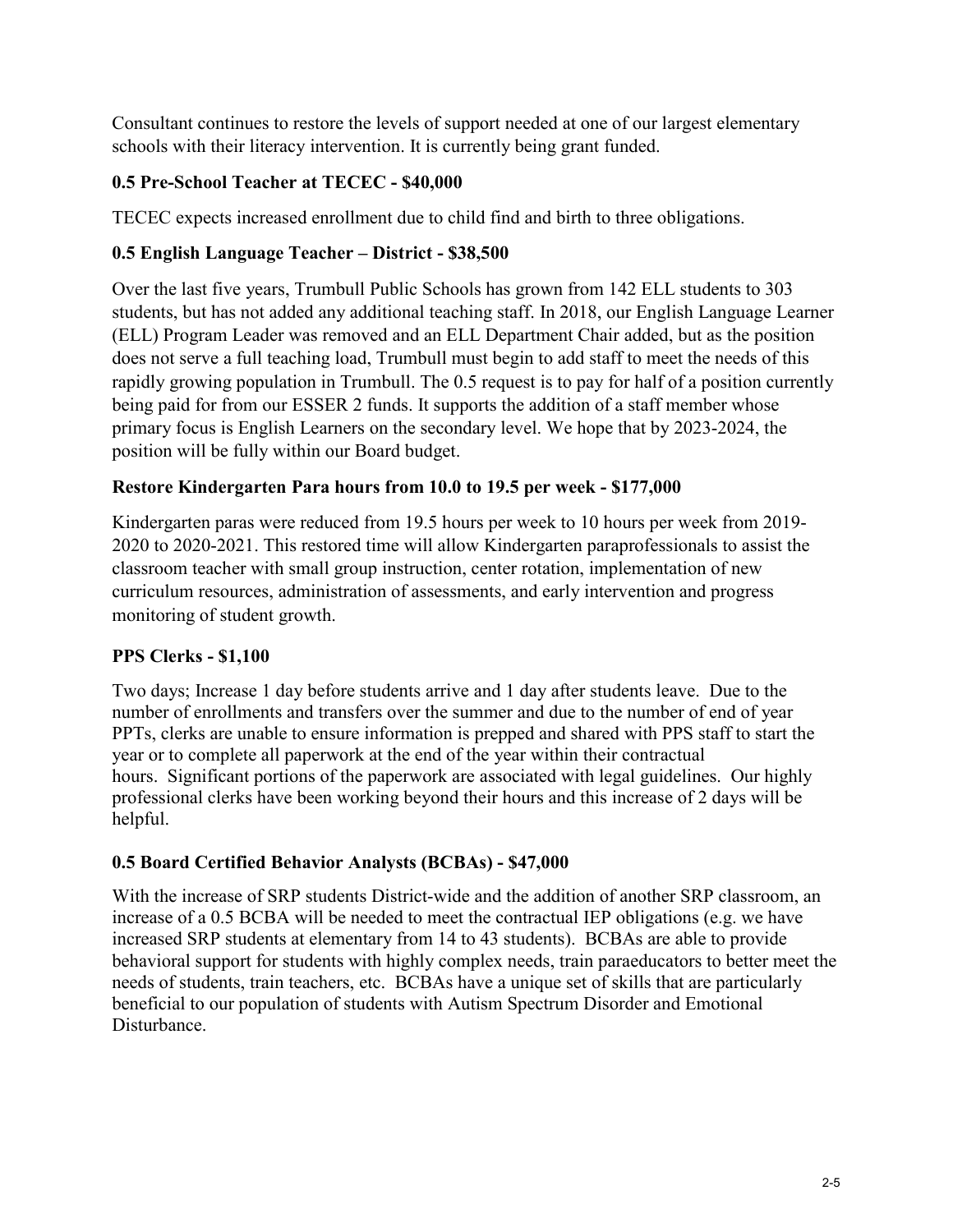Further, most BCBAs do not currently work the full school day and are in attendance only on days that students attend. This makes training for staff difficult. I am proposing adding 3 days/year for 3 of the 4 BCBAs.

## **0.5 Administrative Assistant - \$23,700**

Prior to the pandemic the PPS office was staffed with 3.0 administrative assistants. While schools were remote, hybrid, or not working to full in-person capacity, the office has been able to manage most tasks. However, with the increased demands for homebound instruction, Medicaid billing, excess cost, Physical and Psychological Management Training (PMT), etc., the office is finding it difficult to meet all obligations, many of which are legal requirements. This can readily result in the loss of monies from Medicaid, excess cost reimbursement (ECR), etc. In addition, meeting legal timelines is becoming increasingly difficult. This position is being posed as a 19.5-hour position to help keep costs at a minimum, but still be able to meet all obligations.

## **3.0 Elementary Special Education Teachers - \$240,000**

The recommendation of an additional 3.0 special education teachers would help to continue to rebuild the reduction of 1.5 special education teachers, as well as meet the needs of the additional 70 students who moved into the District with IEPs. (Attached is a chart delineating the significant increase in IEPs). The demands on special education teachers go far beyond instruction. Responsibilities also include administering standardized assessments, report writing, attending staffing meetings, PPTs, data collection, progress marks, behavior management, etc. Further, special education teachers often need to develop their own instructional materials to meet individual needs, develop individualized goals and objectives, write IEPs, etc. Without the appropriate staffing of teachers, instruction cannot be specialized or individualized, which may result in not meeting State and Federal guidelines and requirements.

In viewing other districts' caseload information, the following has been shared as a guidance to determine staffing needs:

Elementary Sped Teachers: 12-15 Students: 1 Special Education Teacher Secondary Sped Teachers: 14-18 Students: 1 Special Education Teacher

For 0-10 IEP hours Teacher:Student Ratio of 1:25 For 10.1-20 IEP hours Teacher:Student Ratio of 1:15 For 20+ IEP hours Teacher:Student Ratio of 1:6

\*Please see attached for current Teacher to Student Ratios in Trumbull

## **1.0 Specialized Resource Program (SRP) - \$290,000**

The recommendation of an additional SRP classroom is necessary due the increasing student population of our most complex learners. The learners in these classrooms are our most complex learners, typically requiring highly robust wrap-around services that include direct teaching instruction, Applied Behavior Analysis (ABA) for behavior, speech and language support, social skills development, Occupational Therapy, and Physical Therapy support. Due to the intensity of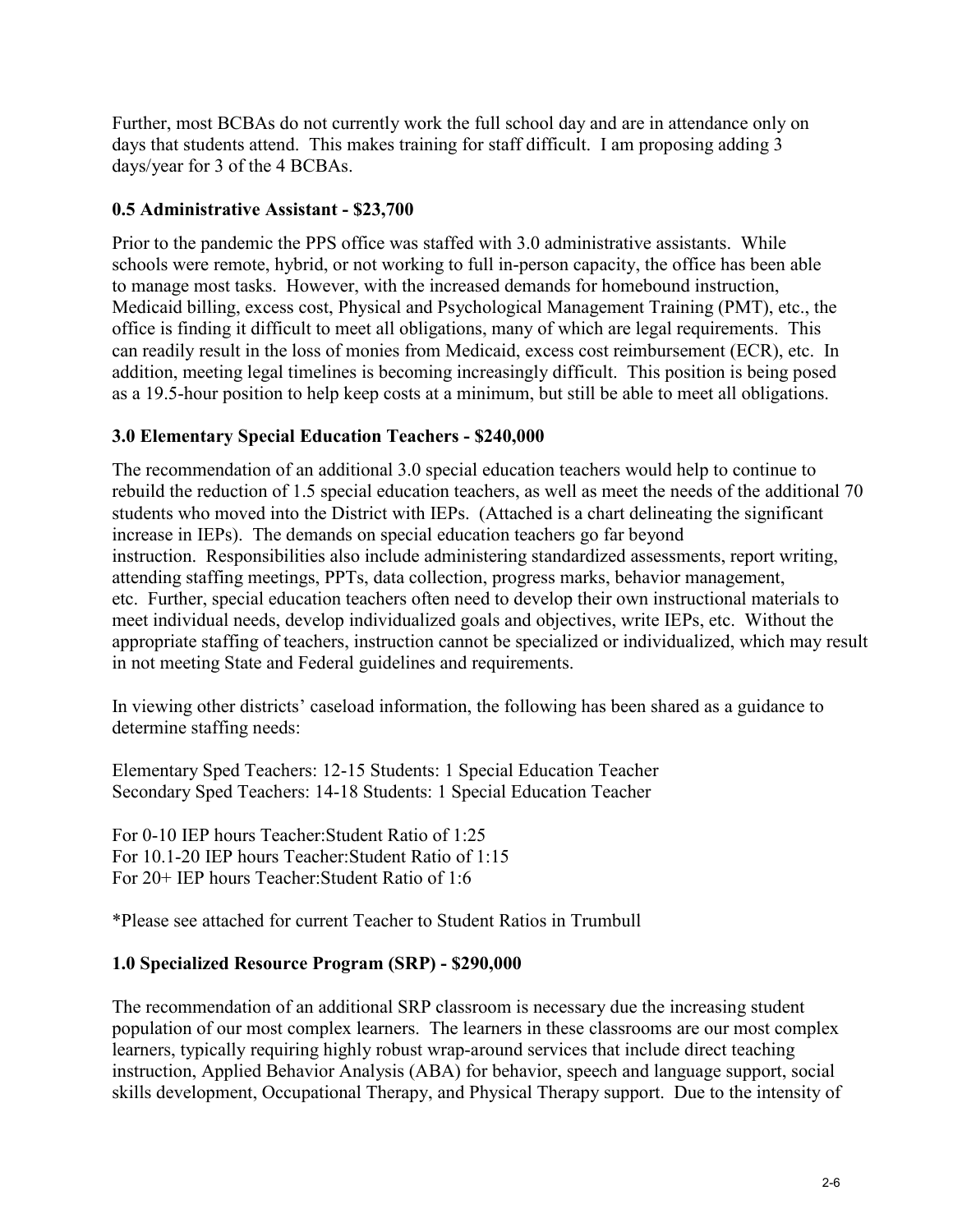learning and behavioral needs, each class size should not exceed 8. Based on historical data since 2017, we have increased from 14 to 43 students. We anticipate from our preschool program an additional 8-9 students, resulting in, approximately, 50 students. Generally, these students are referred to us through Birth to Three. At times, parents may move into the District with a child who has this level of needed support.

To add an additional SRP classroom, the following is needed:

- Special education teacher \$80,000
- Board Certified Behavior Analyst (.5) and listed on the non-certified request
- Paraeducators (requesting 5) \$205,000
- Materials and furniture to set up the classroom
- Increase of OT/PT hours \$5,000
- Special education transportation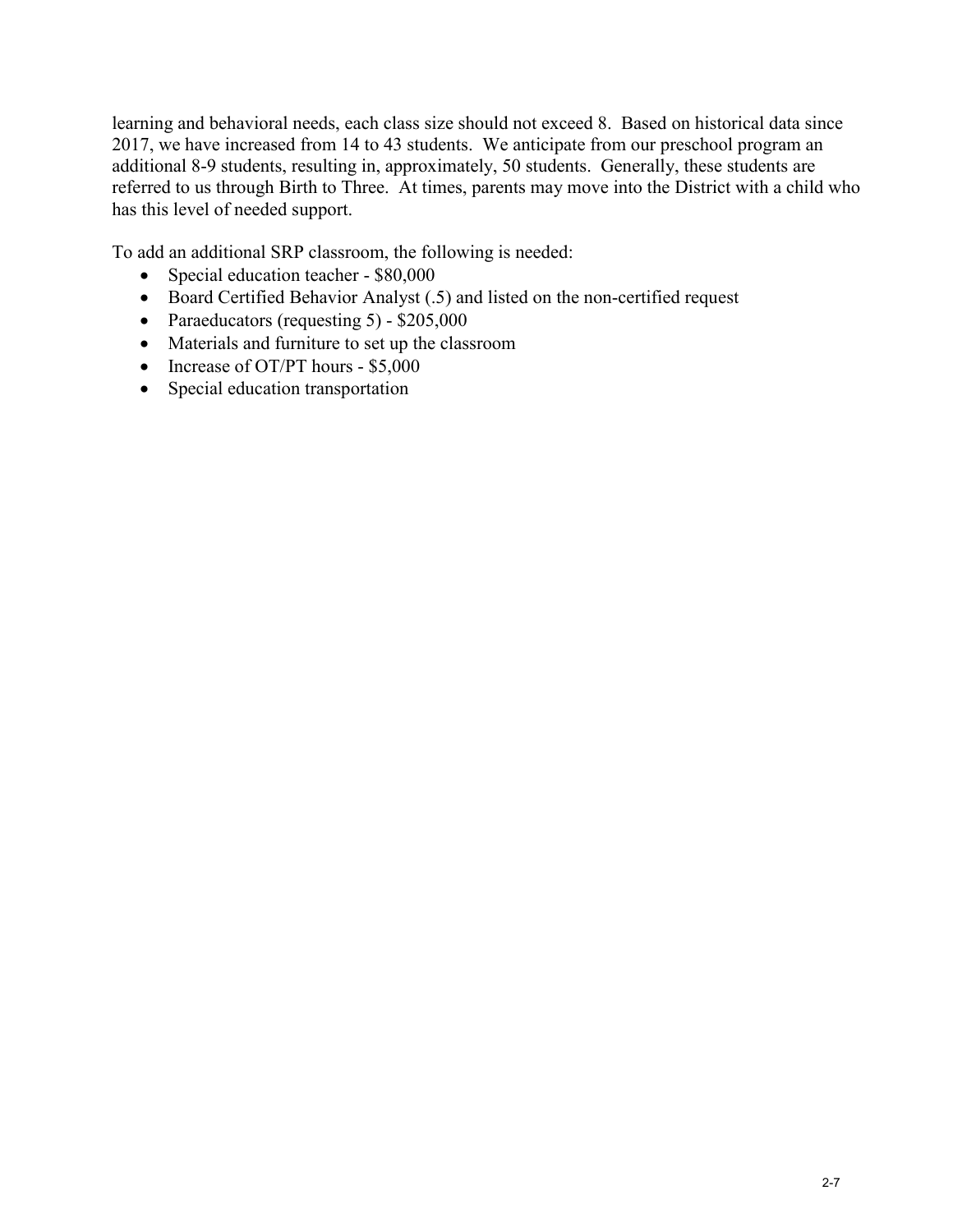## **Budget Timeline**

The budget process has multiple steps that allow for review and discussion. Below is the expected timeline for the 2022-2023 BOE budget.

| December 17, 2021         | <b>Budget Books Distributed to BOE Members</b>                                                |
|---------------------------|-----------------------------------------------------------------------------------------------|
| Week of December 20, 2021 | Budget Books distributed to elected officials and<br>posted electronically to the TPS website |
| January 11, 2022          | <b>BOE Budget Workshop #1</b>                                                                 |
| January 13, 2022          | BOE Budget Workshop #2                                                                        |
| <b>January 18, 2022</b>   | BOE Budget Workshop #3, if needed                                                             |
| February 8, 2022          | BOE adopts 2022-2023 budget                                                                   |
| February 9, 2022          | <b>BOE Adopted Budget submitted to First Selectman</b>                                        |
| March 7, 2022             | First Selectman presents to Board of Finance by the<br>first Monday in March                  |
| April 11, 2022            | BOF presents to the Town Council by second<br>Monday in April                                 |
| May 2, 2022               | Town Council holds public hearing by first Monday in<br>May                                   |
| May 9, 2022               | Town Council must adopt the budget by second<br>Monday in May                                 |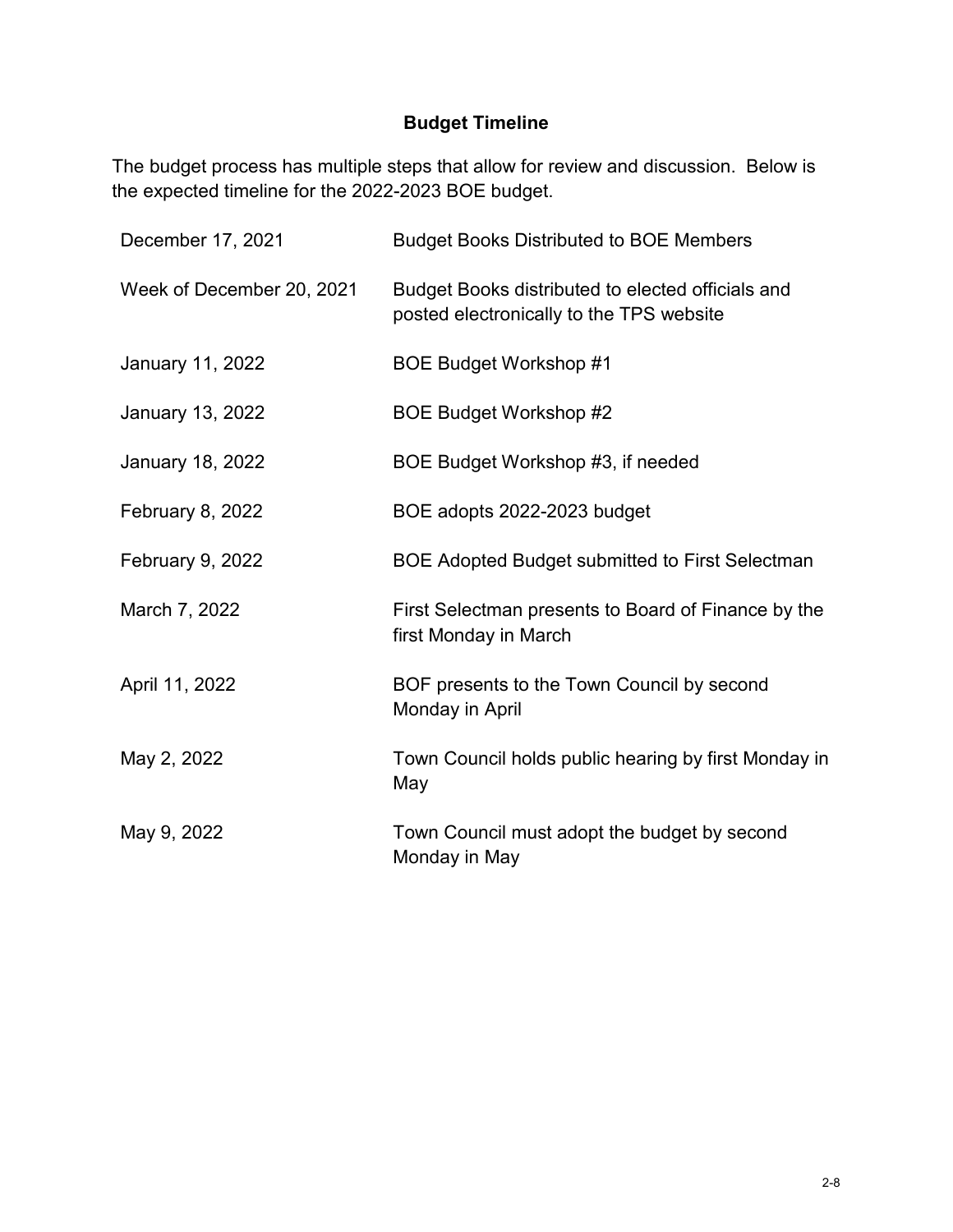# Job Descriptions

A Set of Job Descriptions Identified in Executive Summary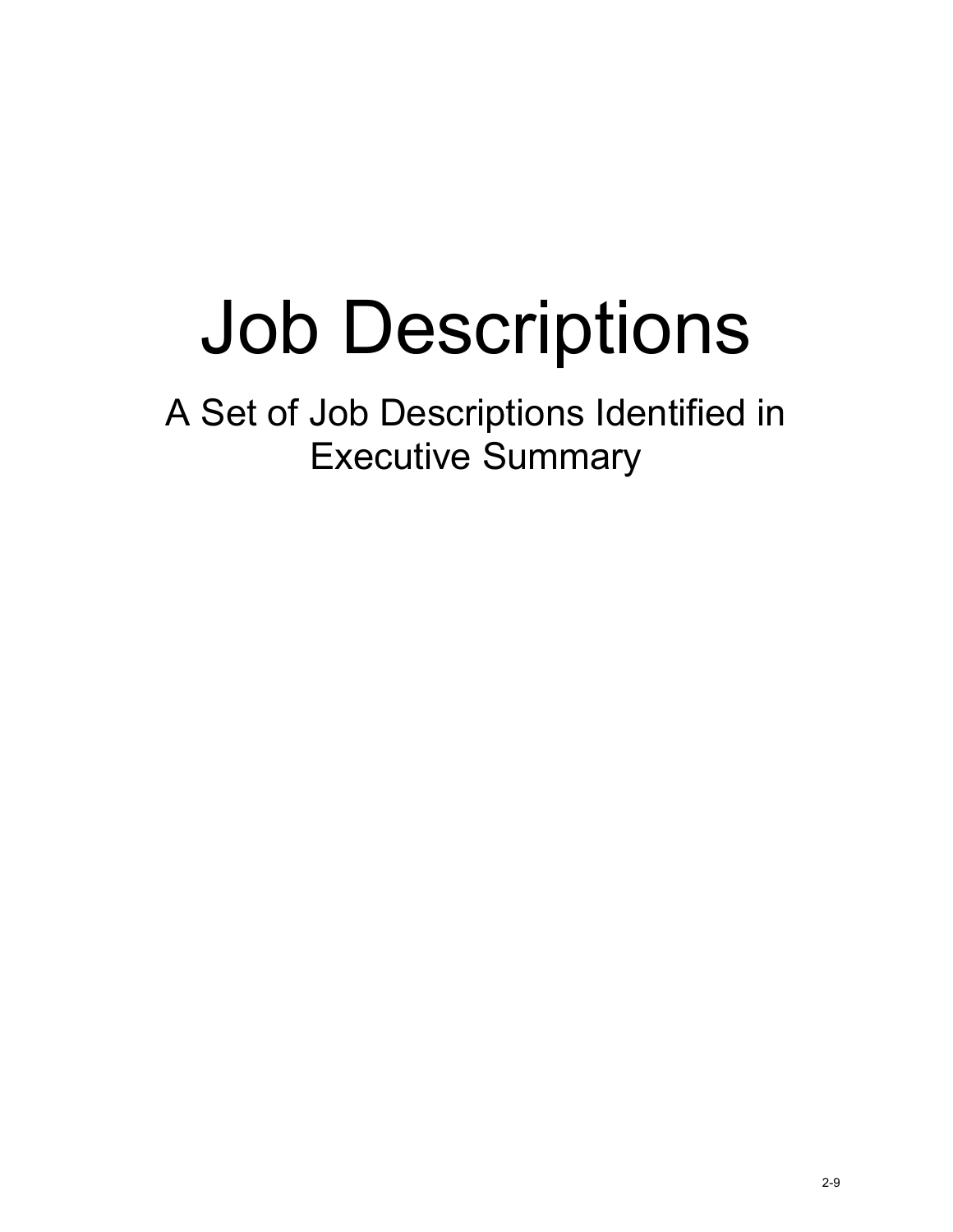## **TRUMBULL PUBLIC SCHOOLS**

## Trumbull, Connecticut

## **ASSISTANT DEAN**

## TRUMBULL HIGH SCHOOL

## **General Job Definition**

Assists in the direct administrative responsibility for the organization, operation and improvement of student conduct, discipline, and behavior at Trumbull High School.

Accountability Relationship:

Reports directly to the Dean of Students or another Administrator assigned by the Superintendent.

#### Essential Job Functions:

- 1. Work in collaboration with Administrative Team:
	- a. Aligns with school security to respond to situations involving students.
	- b. Helps oversee student conduct infractions and the resulting consequences/punishments.
	- c. Investigate and gather data for teacher referrals, detentions, suspensions, and preliminary preparations, including contacting appropriate parties in infraction cases.
- 2. Assess at-risk students for additional interventions by appropriate personnel, including guidance counselors, school social workers and school psychologists. Offer counsel to students in personal and disciplinary matters.
- 3. Be present in the hallways and around the school campus before, during, and after school hours.
- 4. Participate in activities that contribute to the effective operations of the school.
- 5. Promote an understanding and appreciation of diverse populations and cultures.
- 6. Research alternatives to suspensions.
- 7. Perform other duties as assigned.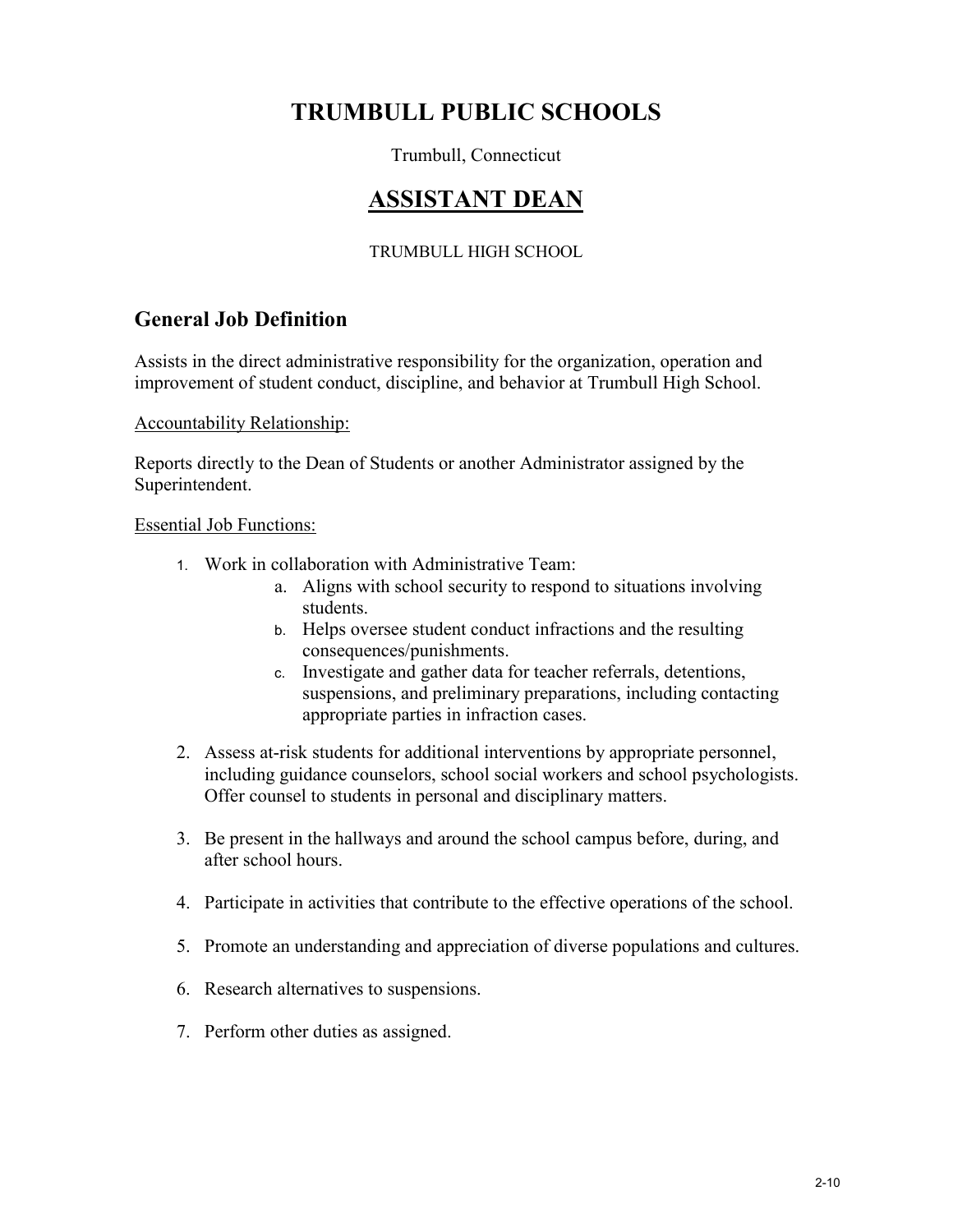## General Qualifications:

Position requires a valid K-12 teaching certification in any discipline.

At least 3 years of successful secondary school experience.

Knowledge, Skills and Abilities:

Ability to positively relate to students, parents, and school staff.

Excellent oral and written communication skills.

Thorough knowledge of general board and building policies and procedures.

Interpersonal skills, including demonstrated ability to communicate effectively with students and staff.

Ability to use independent judgment.

Aptitude for problem solving.

Working Conditions:

Normal public school academic and office conditions and environment.

Routine work duties must be completed on-site.

Revised: 12/21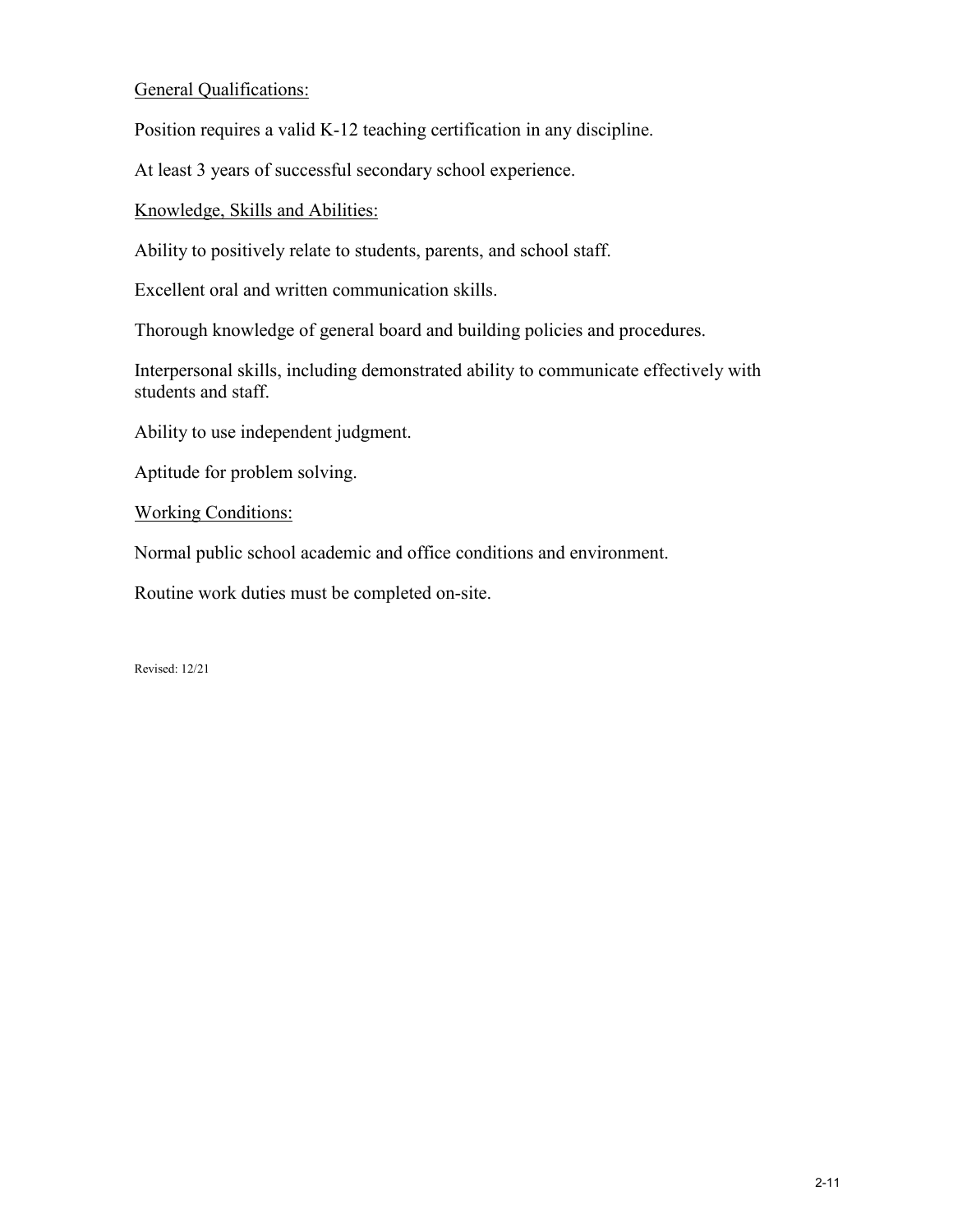## **TRUMBULL PUBLIC SCHOOLS**

Trumbull, Connecticut

## **ELEMENTARY ASSISTANT PRINCIPAL**

## **General Job Definition**

Assists in the supervision, evaluation and improvement of instruction, the evaluation of programs, the development of curriculum and staff, both certified and non-certified, and the organization and administration of the school or programs to which he or she is assigned.

Accountability Relationship:

Reports directly to the Principal or other Administrator assigned by the Superintendent.

#### Essential Job Functions:

The Assistant Principal will assist the Principal in:

- 1. Supervising and directing the improvement of performance of teachers and other school personnel.
- 2. Monitoring all aspects of a safe school climate in order to support a positive elementary school environment.
- 3. Facilitating PPT meetings to lead the team in effectively determining programs and services for identified students and newly referred students.
- 4. Maintaining an effective process for selection, orientation and evaluation of teachers and other school personnel.
- 5. Effectively supervising and supporting the delivery of curriculum and instructional practices, including pupil personnel services.
- 6. Advising in the organization and utilization of staff, space, time, and material resources to improve instructional efficiency and effectiveness.
- 7. Planning and execution of in-service programs.
- 8. The acquisition, evaluation and management of material resources.
- 9. Interpreting the educational program for the community, the professional staff and the Board of Education.
- 10. Providing general administrative assistance to principal.
- 11. Performing other duties as assigned.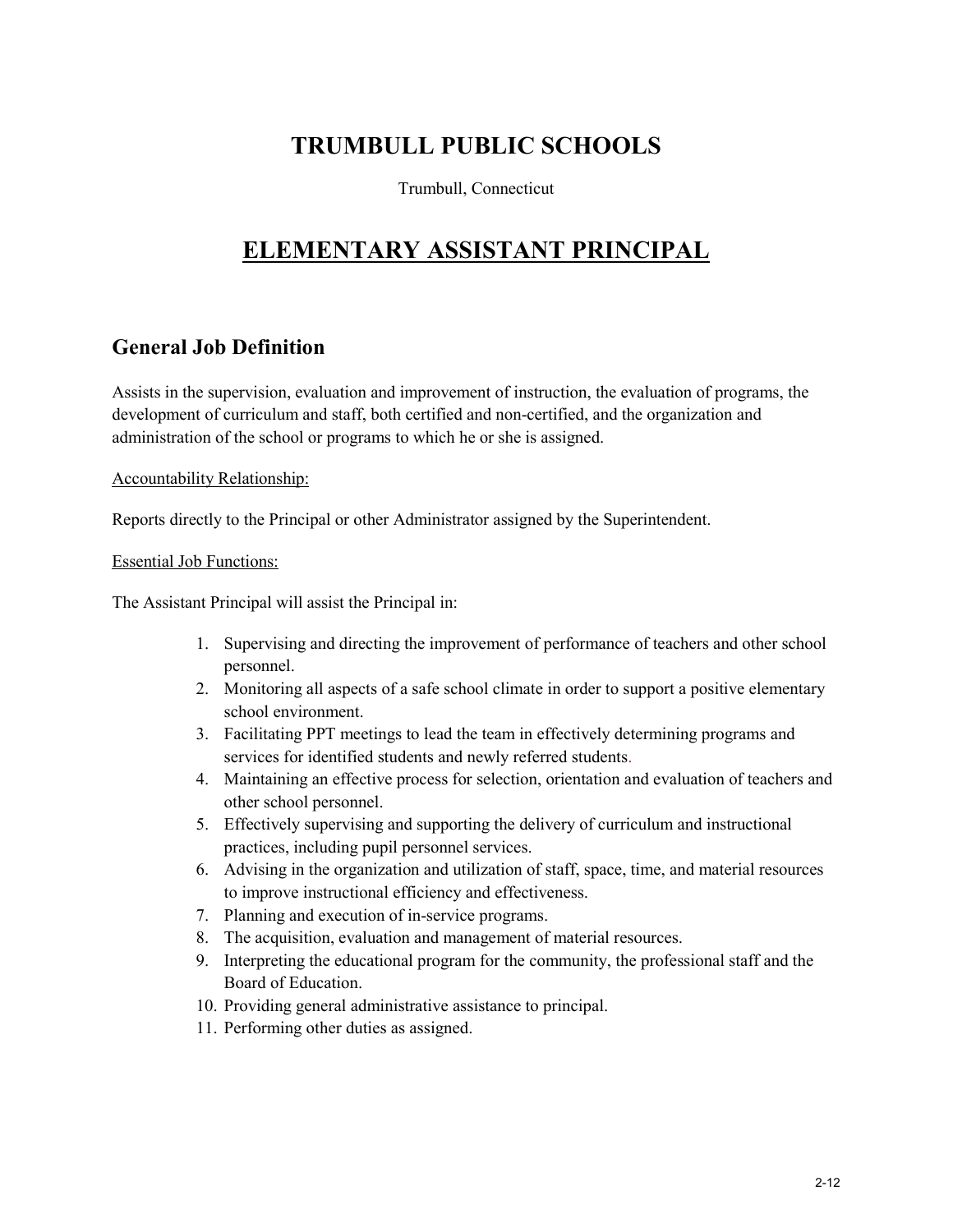#### General Qualifications:

Position requires a valid Intermediate Administrator certification (092) as required by applicable state statutes and regulations.

#### Knowledge, Skills and Abilities:

Thorough knowledge of general board and building policies and procedures, administrative regulations, school structure, programs, positions, and employment-related personnel functions.

Ability to positively relate to students, parents, and school staff.

Excellent oral and written communication skills.

Interpersonal skills, including demonstrated ability to communicate effectively at all levels and to supervise and motivate faculty and staff.

Ability to use independent judgment.

Aptitude for evaluating, problem solving, planning, organizing, budgeting, supervising and teaching.

Special Education certification and experience is strongly preferred.

Working Conditions:

Normal public school academic and office conditions and environment.

Routine work duties must be completed on-site.

Revised: 12/21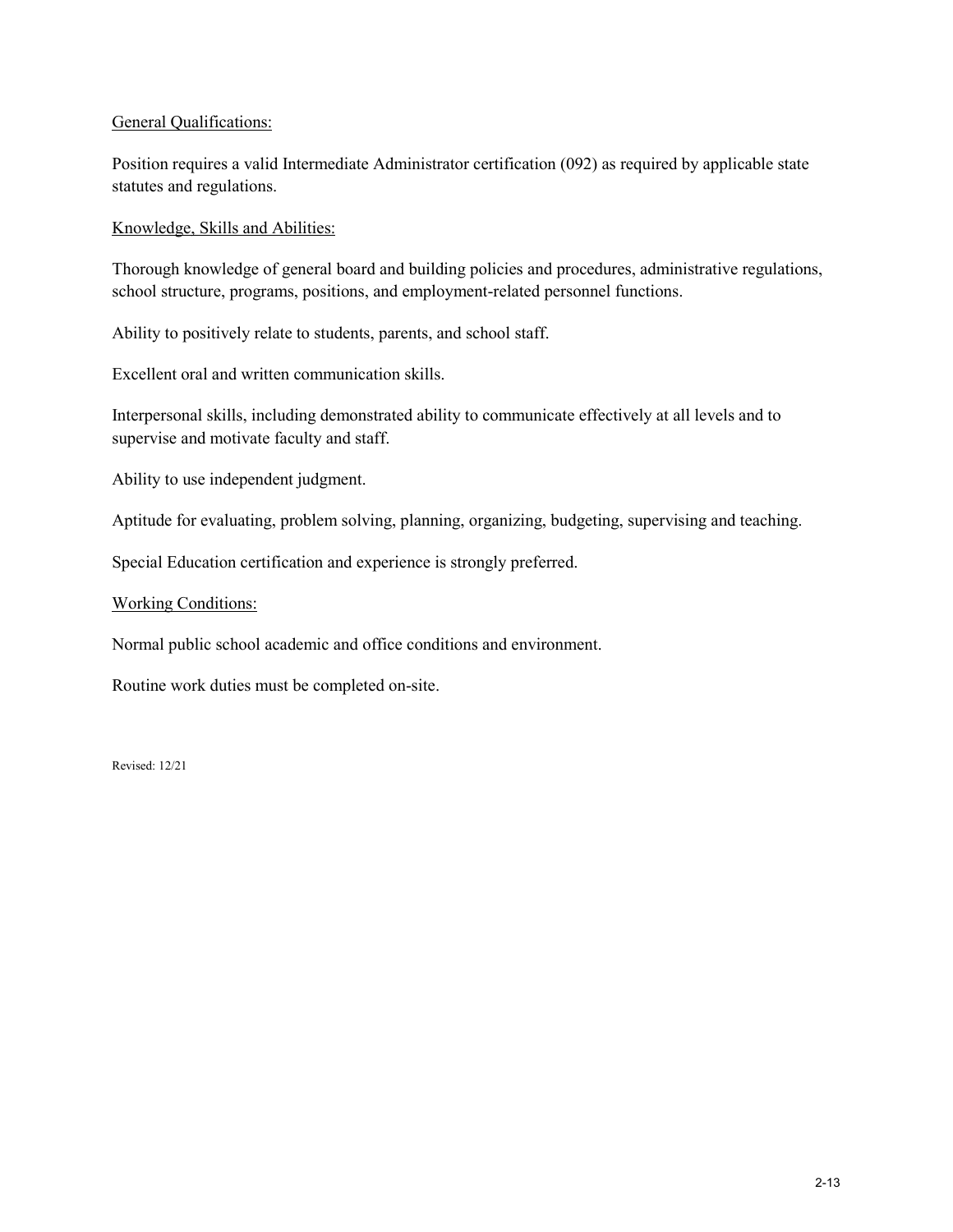## **TRUMBULL PUBLIC SCHOOLS**

Trumbull, Connecticut

## **SUPERVISOR OF SPECIAL EDUCATION 9-12**

Trumbull High School

## **General Job Definition**

The Supervisor of Special Education will foster increased student learning by improving the overall coordination and implementation of the District's related services and individualized education programs for special education students. Chair/facilitate Planning and Placement Team (PPT) meetings for students' grades 9 through 12. Provide support in the development and writing of IEPs to district staff.

Accountability Relationship:

Reports to the Director of PPS and the building Principal.

#### Essential Job Functions:

- 1. In collaboration with the Director of PPS, develops and facilitates the delivery of special education programs within the series delivery continuum with emphasis on promoting inclusionary practices.
- 2. Coordinates the development and implementation of IEPs and serves as administrator at assigned PPT meetings to ensure compliance with federal and state regulations.
- 3. Provides consultation and recommendations to teachers and administrators for program development as appropriate.
- 4. Collaborates with building administrators in the coordination of special education and paraprofessional assignments in general education classrooms and special education programs.
- 5. In collaboration with the Director of PPS, coordinates the monitoring of special education student records.
- 6. Coordinates interschool services for students with disabilities among receiving schools and agencies.
- 7. Provides direct support in the interviewing, selection and orientation of special education teachers and related services personnel.
- 8. Provides staff in-service training, when appropriate, to special education teachers, pupil services staff and other school staff.
- 9. Supports new special education program teachers and pupil services staffing the Connecticut TEAM program.
- 10. In coordination with the Director of PPS and building principals, schedules, prepares agendas and facilitates Special Services department meetings.
- 11. As requested, provides consultation to building administrators, for building level special education referral and evaluation processes to comply with state and federal timelines.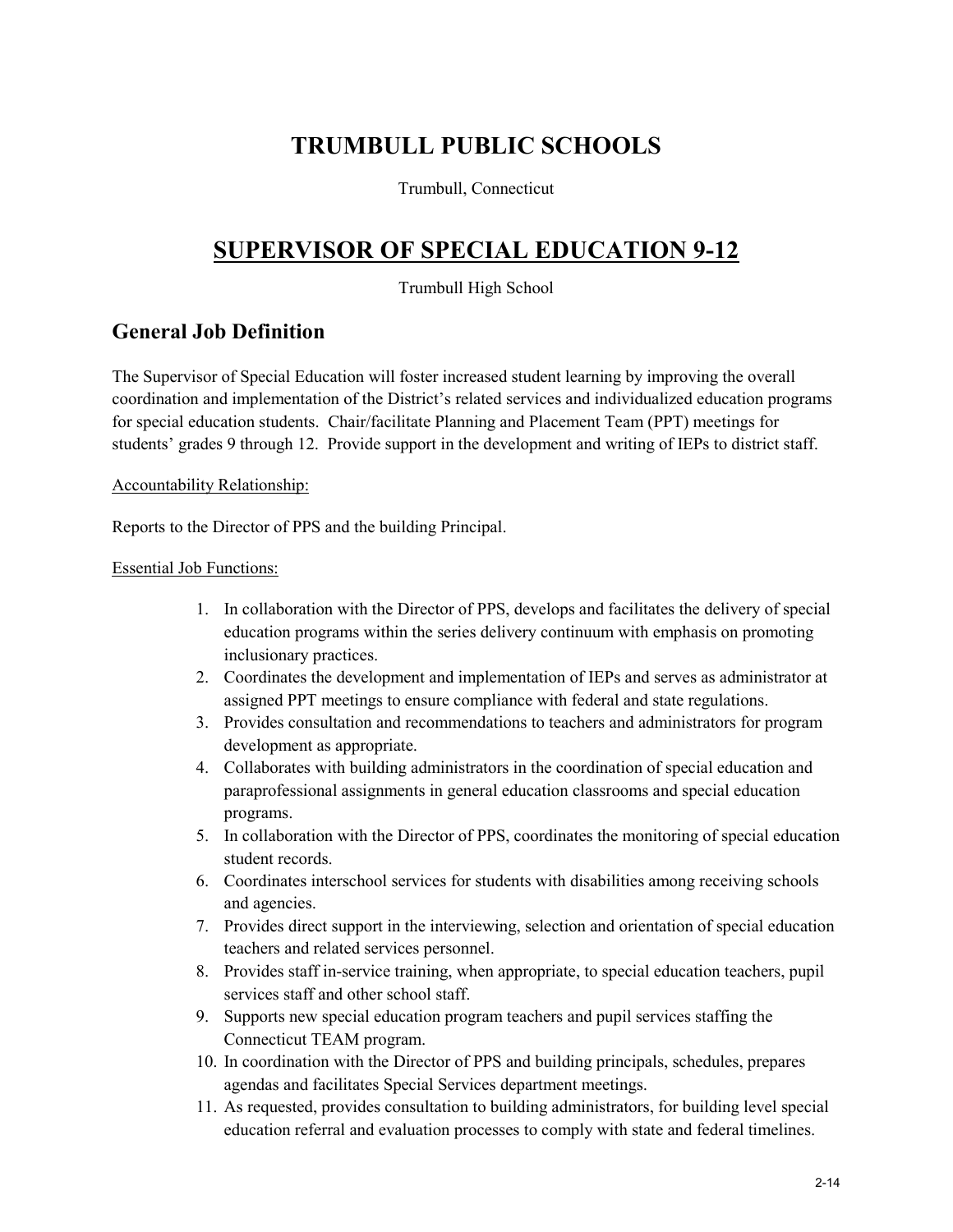- 12. Represents PPS at district and school meetings and communicates appropriate information to staff as requested.
- 13. Assists the principals and the Director of PPS in preparing building and District annual budgets and in ordering materials and supplies.
- 14. Supervises and evaluates assigned Special Services teachers and Pupil Personnel staff.
- 15. Continues professional growth and keeps informed on current trends in special education through professional literature, workshops and professional organizations.
- 16. Works collaboratively with building administrators to ensure appropriate classes and scheduling of services for students with IEPs.

#### General Qualifications:

Position requires a valid Intermediate Administrator certification (092) as required by applicable state statutes and regulations.

Position requires a valid certification in Special Education, School Psychology, or Speech and Language issued by the Connecticut Department of Education.

At least 5 years of successful experience as a special education teacher or related services discipline.

#### Knowledge, Skills and Abilities:

Ability to positively relate to students, parents, school staff, and community/agency members.

Strong working knowledge of current special education laws, both federal and state.

Excellent oral and written communication skills.

Ability to interpret and analyze evaluations and other types of student data. Ability to read, analyze, and interpret common scientific and technical journals, and legal documents.

Ability to maintain confidentiality.

Ability to facilitate group discussions and consensus building.

Ability to use independent judgment.

Thorough knowledge of general board and building policies and procedures.

#### Working Conditions:

Normal public school academic and office conditions and environment.

Routine work duties must be completed on-site.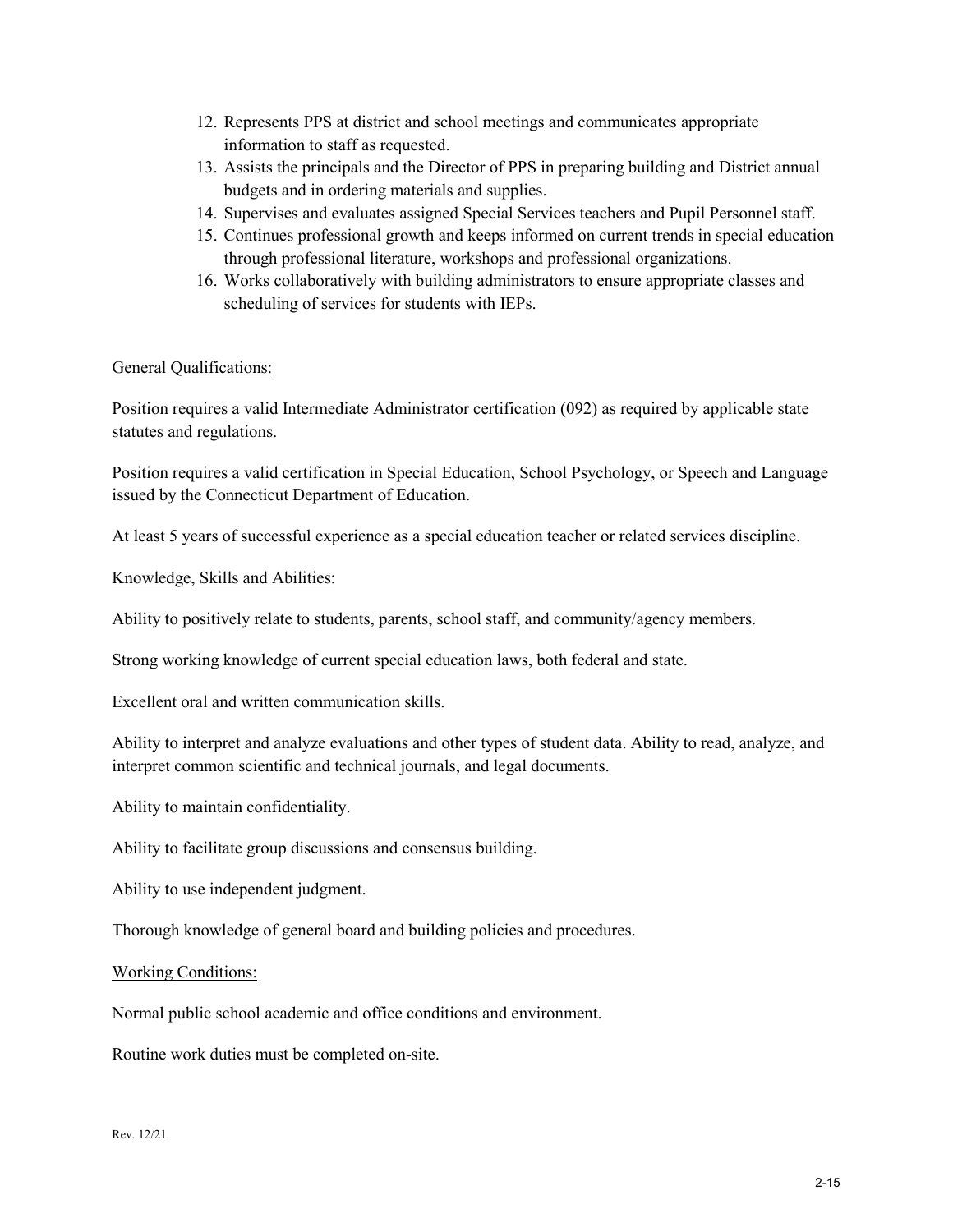## **TRUMBULL PUBLIC SCHOOLS**

Trumbull, Connecticut

## **ELEMENTARY SPECIAL EDUCATION CHAIRPERSON**

## **General Job Definition**

Manages, supervises and administers the Special Education services at assigned schools in accordance with Trumbull Board of Education policies and administrative regulations and directives; and provides administrative assistance as directed by the Director of Pupil Personnel and Services, building Principal, or another Administrator to whom s/he reports. Provides for improvement in special educational instruction. Provides vision and leadership, advocating for the needs and priorities of the department at the elementary level.

### Accountability Relationship:

Reports directly to the Director of Pupil Personnel and Services, the building Principal, or other Administrator as directed by the Superintendent.

#### Essential Job Functions:

Administrative - Less than 50% of assigned time will be spent on administrative and/or supervisory duties, including but not limited to the following duties under direction of his/her supervisor as defined below:

1. Provide support and consultation to elementary school teams around more complex cases and attend PPTs for such cases.

2. Coordinate department's paperwork for all elementary schools (e.g. protocols, contract requests).

3. Work with special education staff to support coordinated practices and delivery of services at the elementary level. Additionally, ensure that timelines are met and paperwork is completed in a timely manner.

4. Consult with central office on cases involving the district's BCBAs and participate in their evaluations.

5. Facilitate transition planning for elementary students with complex learning profiles and more restrictive programming ensuring consistency of practice.

6. Ensure accurate record keeping as required by state and federal mandates.

7. Prepare departmental budgets as requested.

8. Attend district-level special education/department leadership meetings.

9. Assist with the creation of paraeducator schedules and assignments in conjunction with building administrators. Participate in paraeducator review process.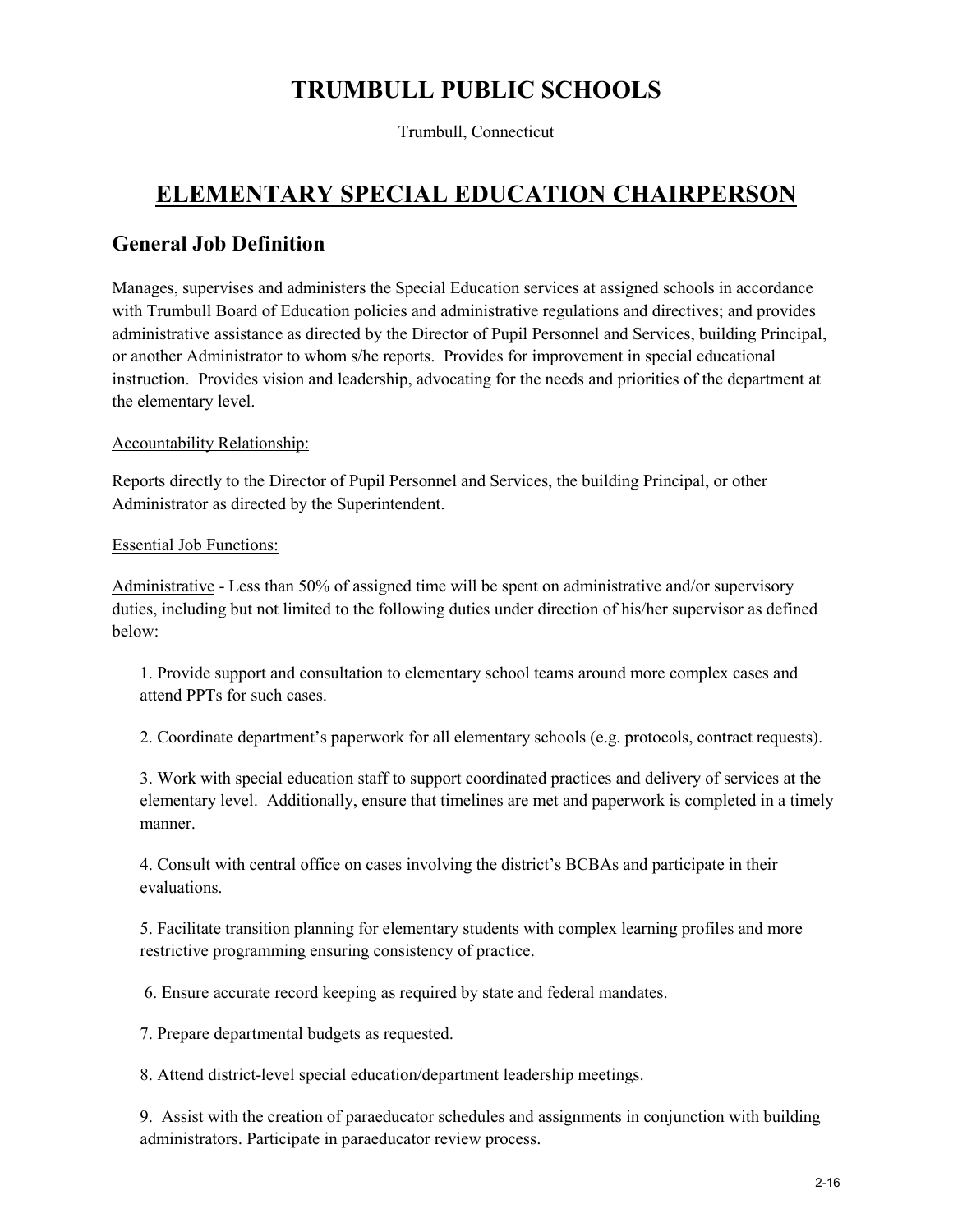- 10. Assist building Principals in the Teval process for special education staff.
- 11. Performs other related duties as assigned by the Director of Pupil Services.

#### General Qualifications:

Position requires a valid certification in Special Education, School Psychology, or Speech and Language issued by the Connecticut Department of Education.

At least 3 years of successful experience as a special education teacher or related services discipline.

#### Knowledge, Skills and Abilities:

Thorough knowledge of IDEA and all new state and federal regulations regarding special education and best practices for special education populations.

Demonstrated experience coordinating IEP evaluations, annual reviews, reevaluations and related team meetings; demonstrated knowledge of special education laws, regulations, and timelines.

Thorough knowledge of general board and building policies and procedures

Interpersonal skills, including demonstrated ability to communicate effectively at all levels and to supervise, motivate and administer personnel as well as ability to use independent analytical judgment.

Ability to positively relate to students, parents, and school staff.

Ability to collaborate on staff evaluations.

Excellent oral and written communication skills.

Ability to use independent judgment.

Aptitude for problem solving, planning, and organizing,

#### Working Conditions:

Normal public school academic and office conditions and environment.

Routine work duties must be completed on-site.

Revised: 12/21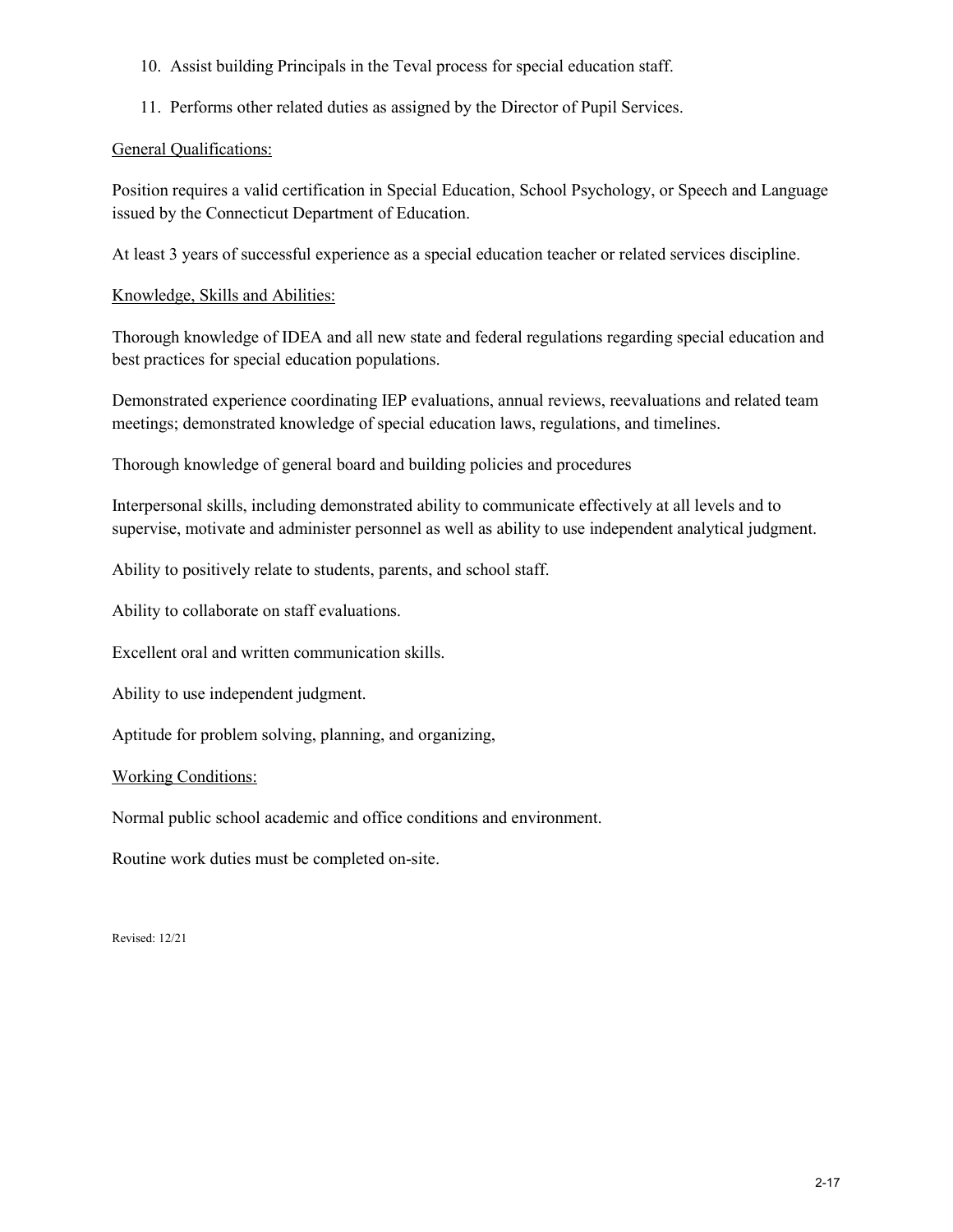## Trumbull Board of Education - 2022-23 Superintendent's Request

|                                             | 2022-23                      |          | 2021-22       |            |               |              | Change   |
|---------------------------------------------|------------------------------|----------|---------------|------------|---------------|--------------|----------|
|                                             | <b>Request</b>               | % of Tot | <b>Budget</b> | $%$ of Tot | <u>YTY \$</u> | <b>YTY %</b> | % of Tot |
| <b>Total Request</b>                        | \$117,297,398                | 100.00%  | \$112,296,658 | 100.00%    | \$5,000,740   | 4.45%        | 0.00%    |
| - Salaries                                  | \$77,970,511                 | 66.47%   | \$74,064,685  | 65.95%     | \$3,905,826   | 5.27%        | 0.52%    |
|                                             | (incl new staffing requests) |          |               |            |               |              |          |
| - Benefits                                  | \$19,998,245                 | 17.05%   | \$18,744,066  | 16.69%     | \$1,254,179   | 6.69%        | 0.36%    |
| - Salary & Benefits                         | \$97,968,756                 | 83.52%   | \$92,808,751  | 82.65%     | \$5,160,005   | 5.56%        | 0.88%    |
| - Transportation                            | \$6,534,129                  | 5.57%    | \$6,152,707   | 5.48%      | \$381,422     | 6.20%        | 0.09%    |
| - Tuition                                   | \$4,807,698                  | 4.10%    | \$5,300,000   | 4.72%      | $-$ \$492,302 | $-9.29%$     | $-0.62%$ |
| - Energy & Utilities                        | \$1,665,000                  | 1.42%    | \$1,724,000   | 1.54%      | $-$59,000$    | $-3.42%$     | $-0.12%$ |
| <b>Subtotal Contractual &amp; Mandatory</b> | \$110,975,583                | 94.61%   | \$105,985,458 | 94.38%     | \$4,990,125   | 4.71%        | 0.23%    |
|                                             |                              |          |               |            |               |              |          |
| - All Other                                 | \$6,321,815                  | 5.39%    | \$6,311,200   | 5.62%      | \$10,615      | 0.17%        | $-0.23%$ |
|                                             |                              |          |               |            |               |              |          |

O Contractual, Mandatory, and Essential expenses make up 94.61% of the budget (unchanged from prior year)

O All Other expenses make up the remaining 5.39%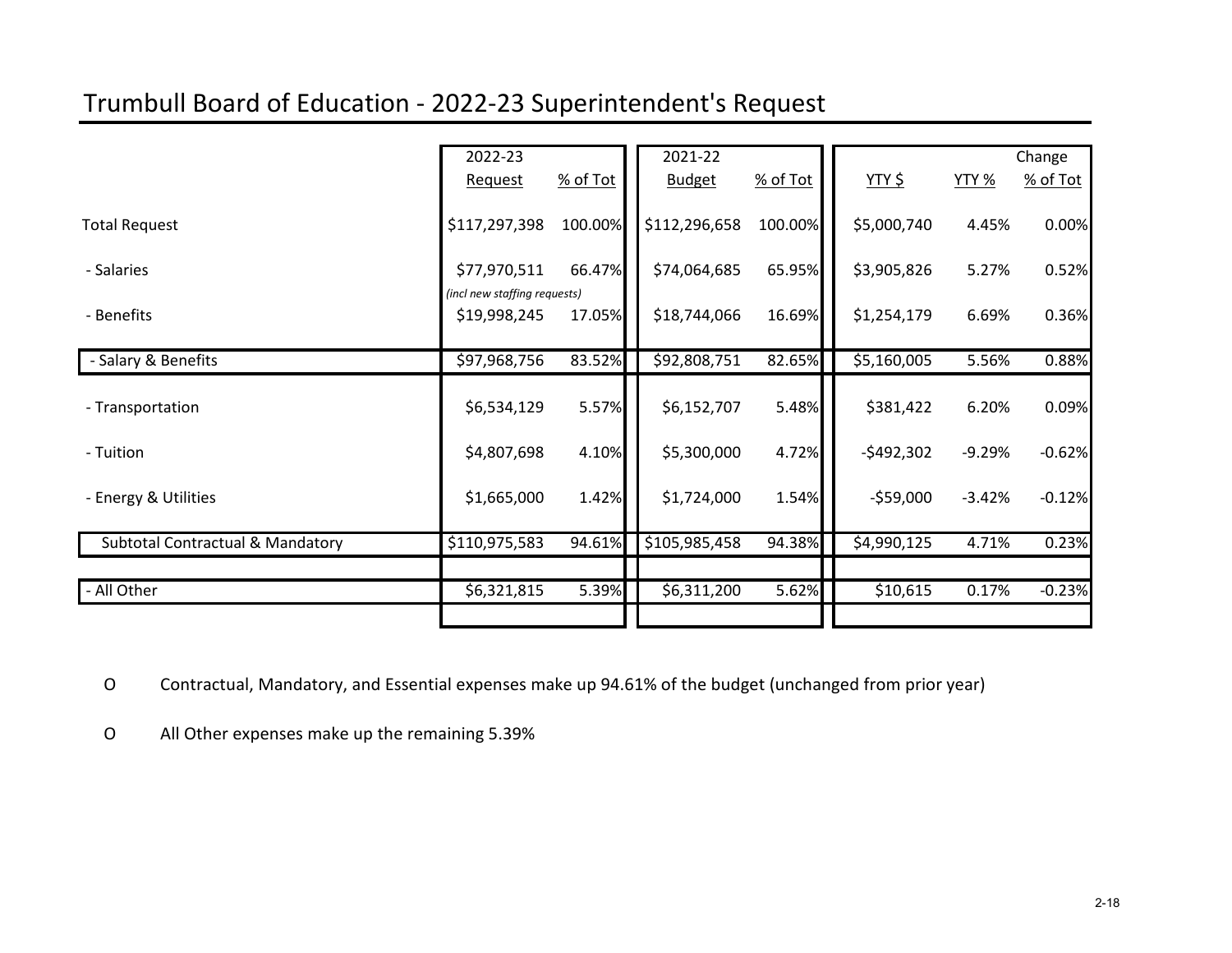## Trumbull Board of Education - 2022-23 Superintendent's Request (All Other)

|           |                                     | 2022-23     |          | 2021-22         |          |               |           | Change   |
|-----------|-------------------------------------|-------------|----------|-----------------|----------|---------------|-----------|----------|
|           |                                     | Request     | % of Tot | <b>Budget</b>   | % of Tot | <u>YTY \$</u> | YTY %     | % of Tot |
|           |                                     |             |          |                 |          |               |           |          |
| All Other |                                     | \$6,321,815 | 5.39%    | \$6,311,200     | 5.62%    | \$10,615      | 0.17%     | $-0.23%$ |
|           | - All Other includes:               |             |          |                 |          |               |           |          |
|           | - Supplies                          | \$2,966,161 | 2.53%    | \$2,648,878     | 2.36%    | \$317,283     | 11.98%    | 0.17%    |
|           | --> Teaching Supplies               | \$705,685   | 0.60%    | \$601,227       | 0.54%    | \$104,458     | 17.37%    | 0.07%    |
|           | --> Text/WkBk/Subs/Books            | \$850,301   | 0.72%    | \$766,851       | 0.68%    | \$83,450      | 10.88%    | 0.04%    |
|           | -- > Custodial/Maintenance          | \$426,500   | 0.36%    | \$459,000       | 0.41%    | $-532,500$    | $-7.08%$  | $-0.05%$ |
|           | --> Testing Materials               | \$170,000   | 0.14%    | \$134,600       | 0.12%    | \$35,400      | 26.30%    | 0.03%    |
|           | --> All Other                       | \$813,675   | 0.69%    | \$687,200       | 0.61%    | \$126,475     | 18.40%    | 0.08%    |
|           | - Classroom Equip                   | \$450,324   | 0.38%    | \$409,131       | 0.36%    | \$41,193      | 10.07%    | 0.02%    |
|           | --> Computer Equipment              | \$262,325   | 0.22%    | \$233,500       | 0.21%    | \$28,825      | 12.34%    | 0.02%    |
|           | --> All Other                       | \$187,999   | 0.16%    | \$175,631       | 0.16%    | \$12,368      | 7.04%     | 0.00%    |
|           | <b>Reduce 3 Elementary Sections</b> | $-$240,000$ | $-0.20%$ | \$0             | 0.00%    | $-$240,000$   | #DIV/0!   | $-0.20%$ |
|           |                                     |             |          |                 |          |               |           |          |
|           | - Purchased Professional Services   | \$1,556,662 | 1.33%    | \$1,359,987     | 1.21%    | \$196,675     | 14.46%    | 0.12%    |
|           | --> Legal                           | \$250,000   | 0.21%    | \$260,000       | 0.23%    | $-$10,000$    | $-3.85%$  | $-0.02%$ |
|           | --> Service Contracts               | \$464,667   | 0.40%    | \$415,087       | 0.37%    | \$49,580      | 11.94%    | 0.03%    |
|           | --> Consultants                     | \$275,000   | 0.23%    | \$225,000       | 0.20%    | \$50,000      | 22.22%    | 0.03%    |
|           | --> All Other                       | \$566,995   | 0.48%    | \$459,900       | 0.41%    | \$107,095     | 23.29%    | 0.07%    |
|           | - Interns                           | \$341,250   | 0.29%    | \$296,400       | 0.26%    | \$44,850      | 15.13%    | 0.03%    |
|           |                                     |             |          |                 |          |               |           |          |
|           | - Dues, Fees & Memberships          | \$892,920   | 0.76%    | \$876,621       | 0.78%    | \$16,299      | 1.86%     | $-0.02%$ |
|           |                                     |             |          |                 |          |               |           |          |
|           | - All Other                         | \$354,498   | 0.30%    | \$720,183       | 0.64%    | $-$365,685$   | $-50.78%$ | $-0.34%$ |
|           | --> Phaseout Pay To Plan/Strings/DW | \$150,000   | 0.13%    | $\overline{50}$ | 0.00%    | \$150,000     | #DIV/0!   | 0.13%    |
|           | --> All Other                       | \$204,498   | 0.17%    | \$720,183       | 0.64%    | $-$515,685$   | $-71.60%$ | $-0.47%$ |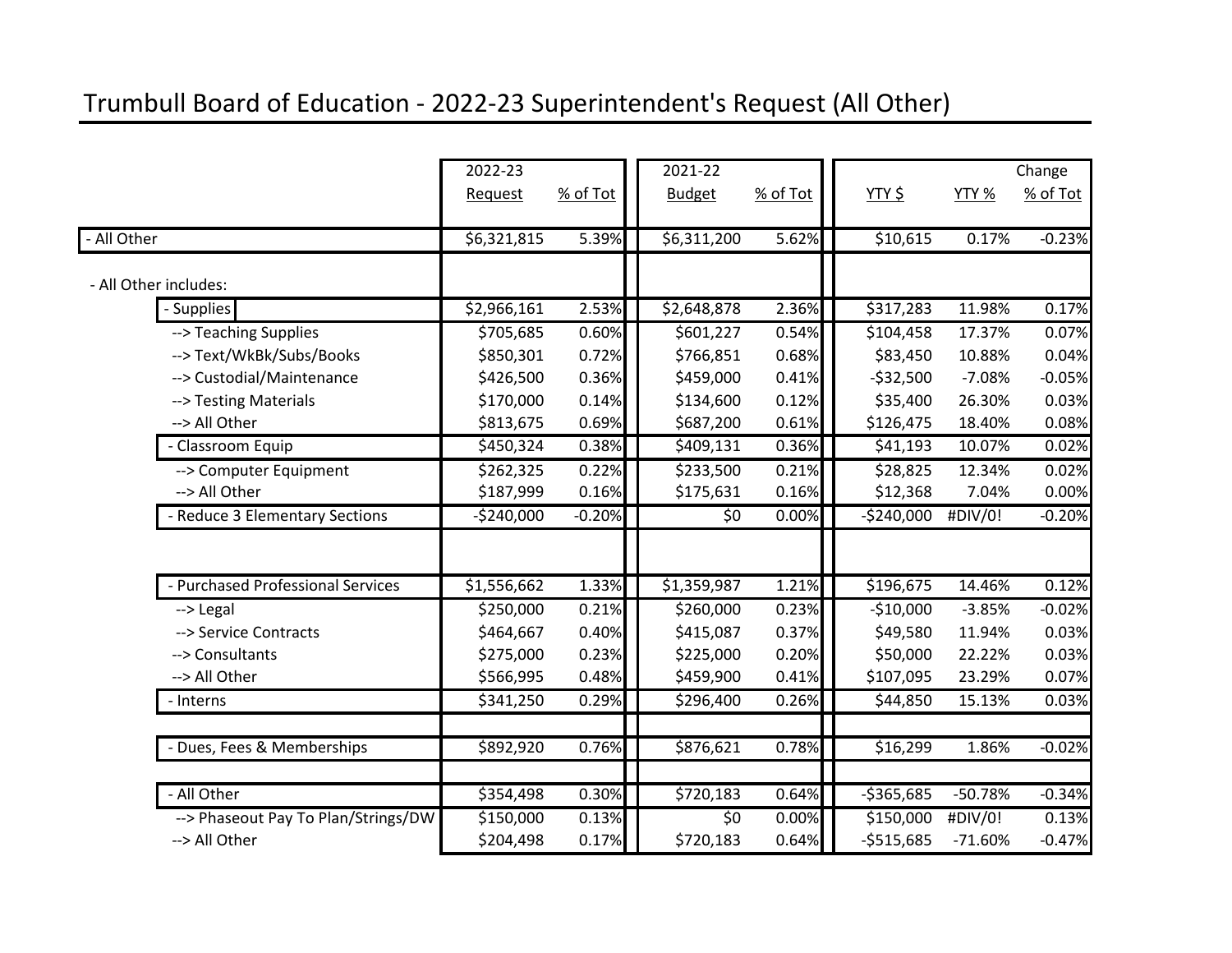## **Trumbull Public Schools**

## **2022-23 BOE Budget Request**

## **WHY DID THE BUDGET INCREASE?**

| <b>Expense Category</b>             | <b>YTY Increase</b> | % of Total Increase |
|-------------------------------------|---------------------|---------------------|
| <b>Salaries</b>                     | \$3,905,626         | 3.48%               |
| <b>Benefits</b>                     | \$1,254,179         | 1.12%               |
| <b>Subtotal Salary/Benefits</b>     | \$5,159,805         | 4.60%               |
|                                     |                     |                     |
| Transportation                      | \$381,422           | 0.34%               |
| <b>PPS Outplaced Tuition</b>        | $$$ (492,302)       | $-0.44%$            |
| <b>Energy &amp; Utilities</b>       | 59,000)<br>\$(      | $-0.05%$            |
| <b>Total</b>                        | $$$ (169,880)       | $-0.15%$            |
|                                     |                     |                     |
| <b>Athletics Special Revenue</b>    | $$$ ( 300,000)      | $-0.27%$            |
| <b>Elementary Strings / Band</b>    | 150,000<br>\$.      | 0.13%               |
| <b>Spanish - Elementary</b>         | 107,000<br>\$.      | 0.10%               |
| <b>Reduce 3 Elementary Sections</b> | $$$ (240,000)       | $-0.21%$            |
| <b>All Other</b>                    | \$293,815           | 0.26%               |
| <b>Total 2022-2022 Request</b>      | \$5,000,740         | 4.45%               |
|                                     |                     |                     |
| All Other Includes:                 |                     |                     |

| <b>Other Professional Services</b> | \$107,095    |
|------------------------------------|--------------|
| <b>Supplies</b>                    | \$317,283    |
| Property                           | (5 134, 738) |
| <b>Other Objects</b>               | S.<br>4.175  |
| Total                              | \$293,815    |